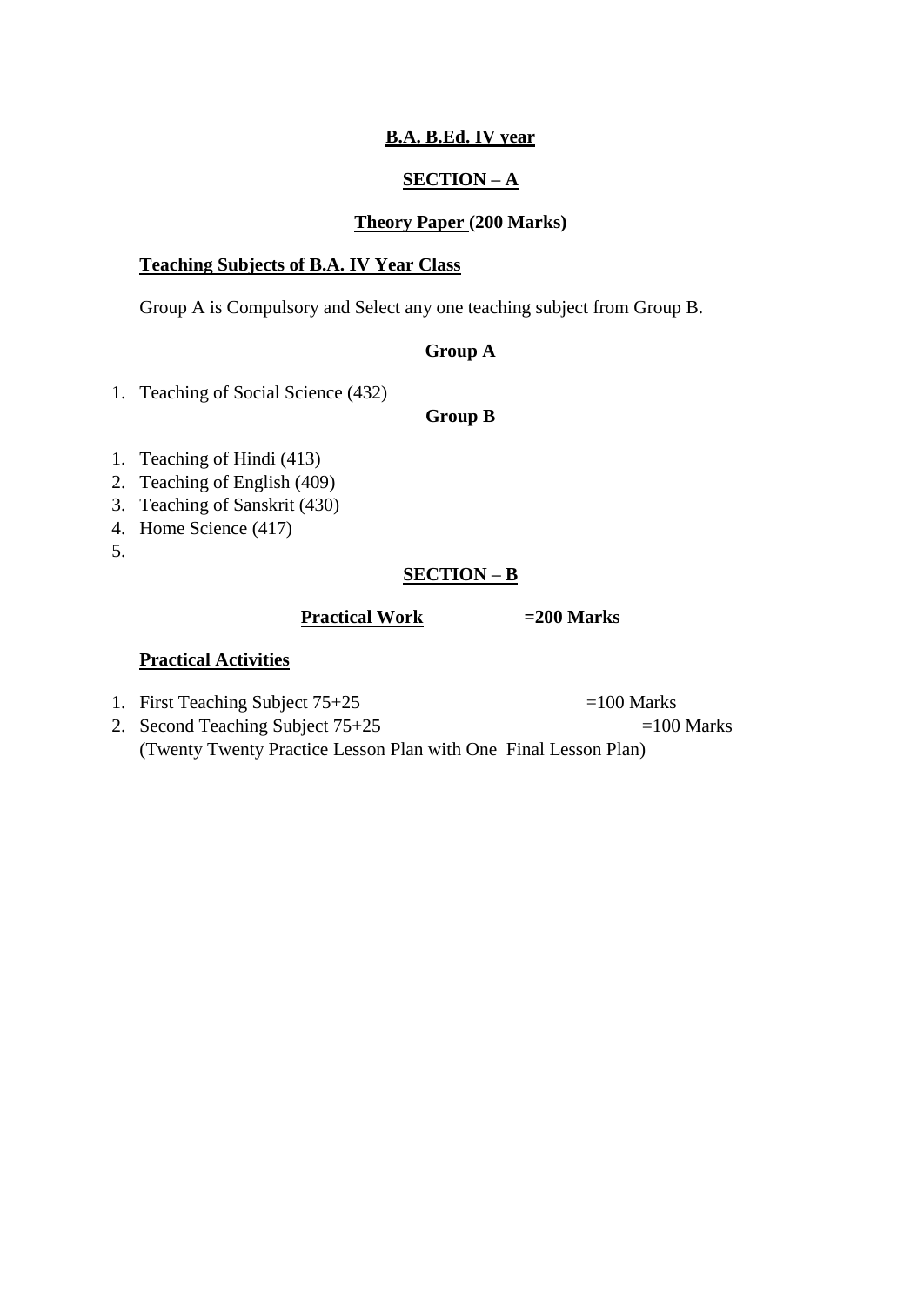# **B.A. B.Ed. IV Year TEACHING OF SOCIAL SCIENCE**

(Code : E-432)

#### **COURSE OBJECTIVES**

To enable the pupil teacher to:

- 1. Appreciate the need for learning History, Geography, Civics, Sociology and Economics either as separate discipline or as any integrated discipline.
- 2. Develop knowledge about the basic principles governing the construction of a social science.
- 3. Develop the classroom skills needed for teaching of social science / social studies either as a separate or as an integrated discipline using modern methodology.
- 4. Acquire the competence to plan for instruction.
- 5. Develop the ability to organize co-curricular activities and community resources for promoting social science / social studies learning.
- 6. Acquire the ability to develop instructional support materials.

### **COURSE CONTENTS UNIT-I**

 The need for teaching the subjects under Social science / social studies (History, Geography, Civics, Sociology and Economics) in schools; concept of social studies and how it differs from other social sciences; present perception about social studies / social sciences; Rational for including these areas in school curriculum; The integrated section of the specialized approach in social science teaching.

## **UNIT-II**

• Principles of designing a social studies curriculum with weightages to be given for each component subject areas; approaches to organizing social studies curriculum in terms of correlation, integration, concentric, spiral, unit and chronological approaches.

## **UNIT-III**

 Instructional strategies, methods and models; Importance of instructional strategies, strategies for teaching social studies in terms of specific methods like lecture cum discussion, projects and source methods, socialized recitation and supervised study; Appropriate models of teaching for social studies.

#### **UNIT-IV**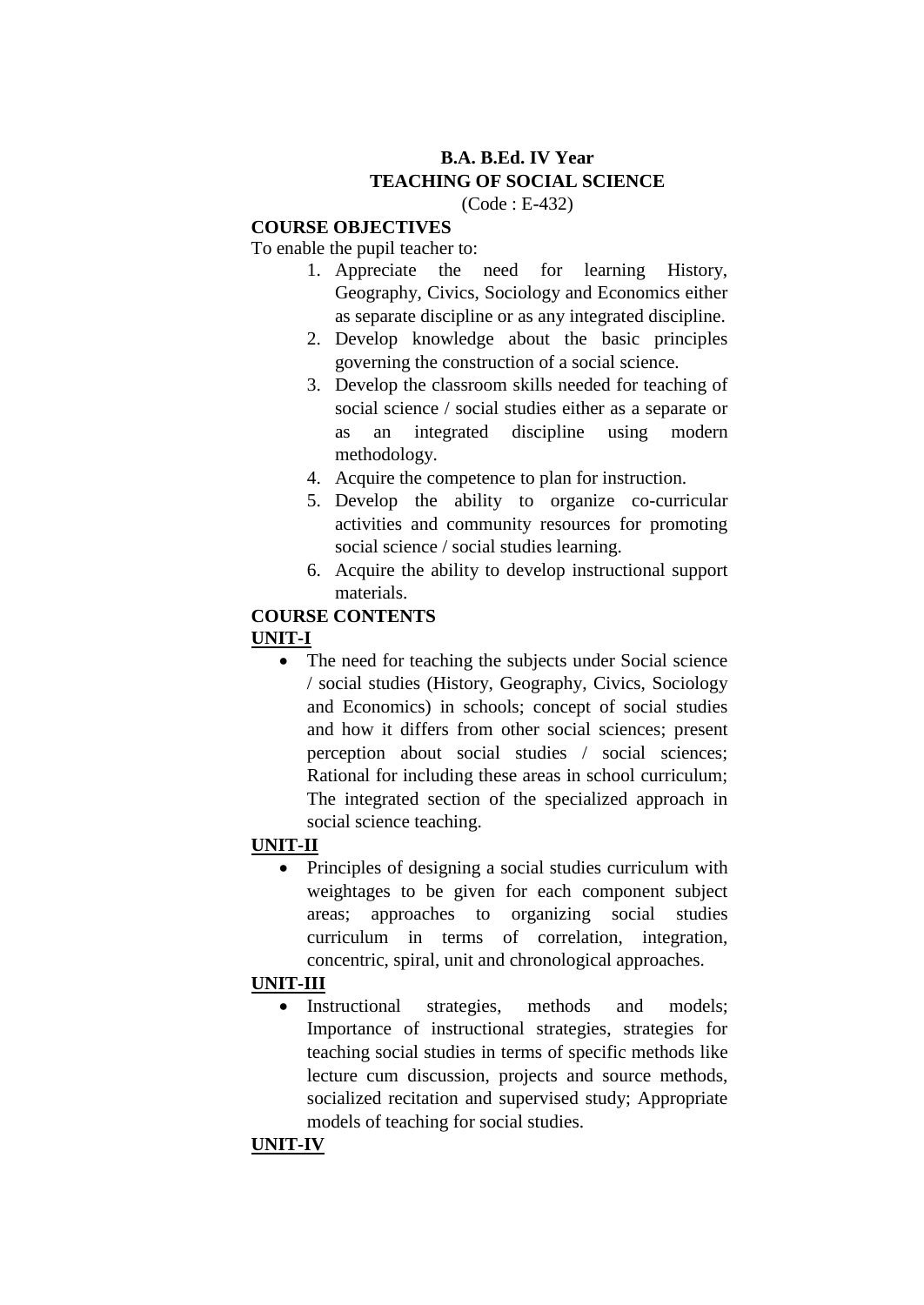Objectives of teaching social studies – specifications to clarify planning viz., lesson, unit and year plans, microteaching lesson plans for developing the skills of introduction, explanation, questioning, stimulus variation and providing illustrations with relevant examples.

## **UNIT-V**

 Arranging and organizing field trips to places of cultural importance through planning, preparing, executing, recording and following up the field trip for learning the underlying importance of content of the subject; teamteaching; organizing social studies clubs; social studies laboratories and thought provoking programmes like quizzes, word searches etc.

#### **UNIT-VI**

 Purposes of evaluation in social studies, formative and summative evaluations, their salient features, remedial teaching, question proportion and objectivity in essay type examinations, preparation of unit tests and tests of performance like product preparation, model construction, enactment of role play etc.

## *Recommended Books:*

- 1. सामाजिक शिक्षण ... बी0के0 महेश्वरी
- 2. Teaching of Social Studies : N.R. Saxena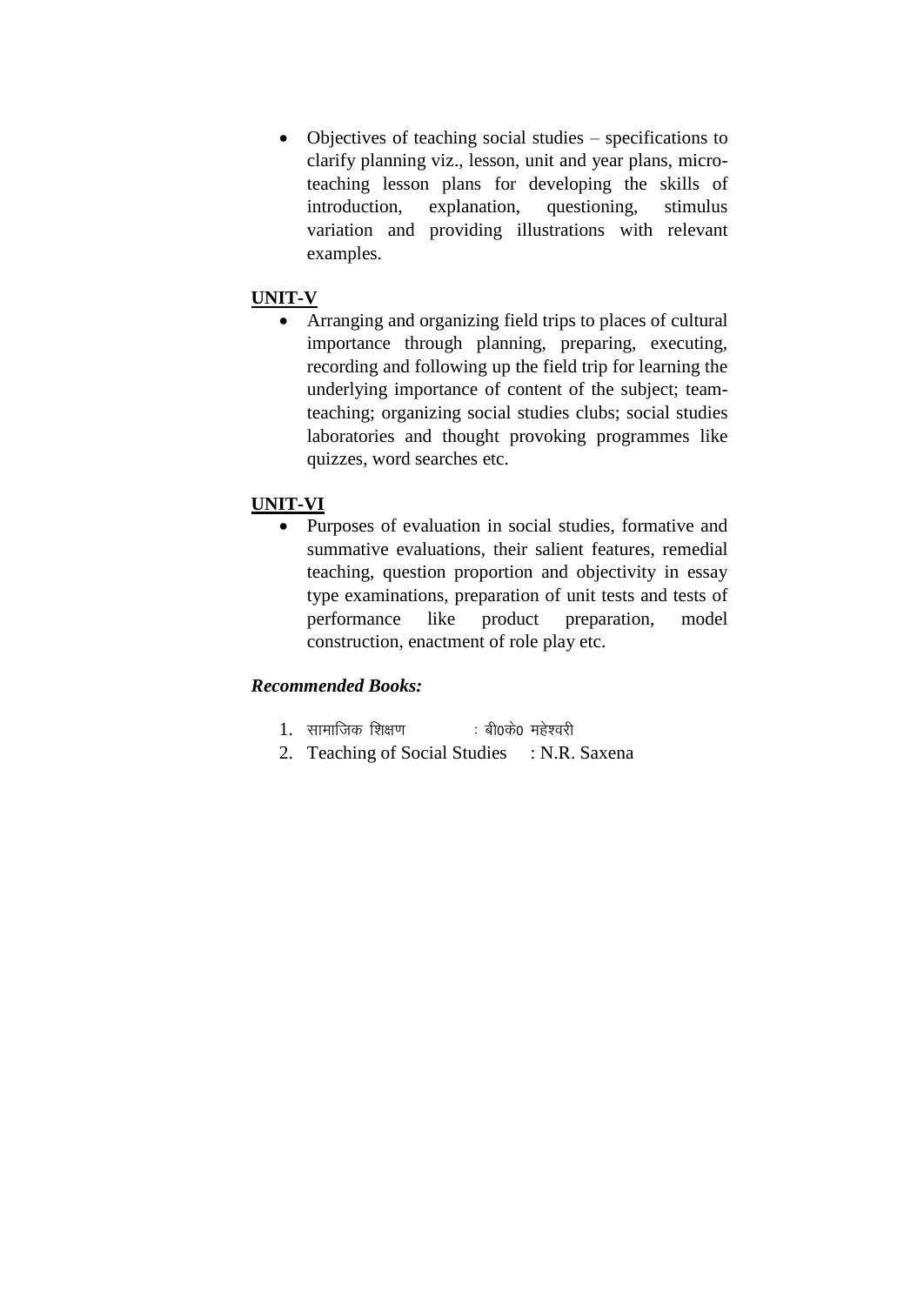#### **B.A. B.Ed. IV Year**

#### **TEACHING OF HINDI**

## (Code : E-413)

#### **COURSE CONTENTS**

- I. Importance of mother tongue in education, teaching of mother tongue as against of the regional and foreign learning languages.
- II. Analysis of factors in language learning, language as a skill.
- III. Formulation of aims and objectives of teaching Hindi at Junior and Senior stages.
- IV. Phonetics of Hindi language, morphology and syntax.
- V. First step in teaching of Hindi, the advantages of structural approach at different stages.
- VI. The teaching of Hindi at Junior and Senior levels with regard to the following:

Prose, Poetry, Rapid Reading, Grammar, Composition and Translation, application of modern methods in teaching and evaluating the effectiveness of methods.

VII. The mechanics of teaching, pronunciation and intonation, hand writing, spelling and correction.

VIII. Use of audio-visual aids in teaching language.

- IX. A critical study of the prescribed text books in Hindi at Junior and Senior levels with special reference to structure and vocabulary.
- X. Application of evaluation approach in teaching of Hindi, objective centered tests in Hindi and construction.
- XI. Diagnostic and remedial teaching: Application of action research methodology in the following areas:

a) Pronunciation (b) Spelling (c) Reading (d) Writing.

#### *Recommended Books:*

- 1. हिन्दी शिक्षण कार्यक्रम करने के सावित्री सिंह
	-
- 2. हिन्दी शिक्षण बाद कर कर कर को प्रो0 नीलकमल
- 3. हिन्दी शिक्षण बाद्ध करते हैं। ही शिखा चतुर्वेदी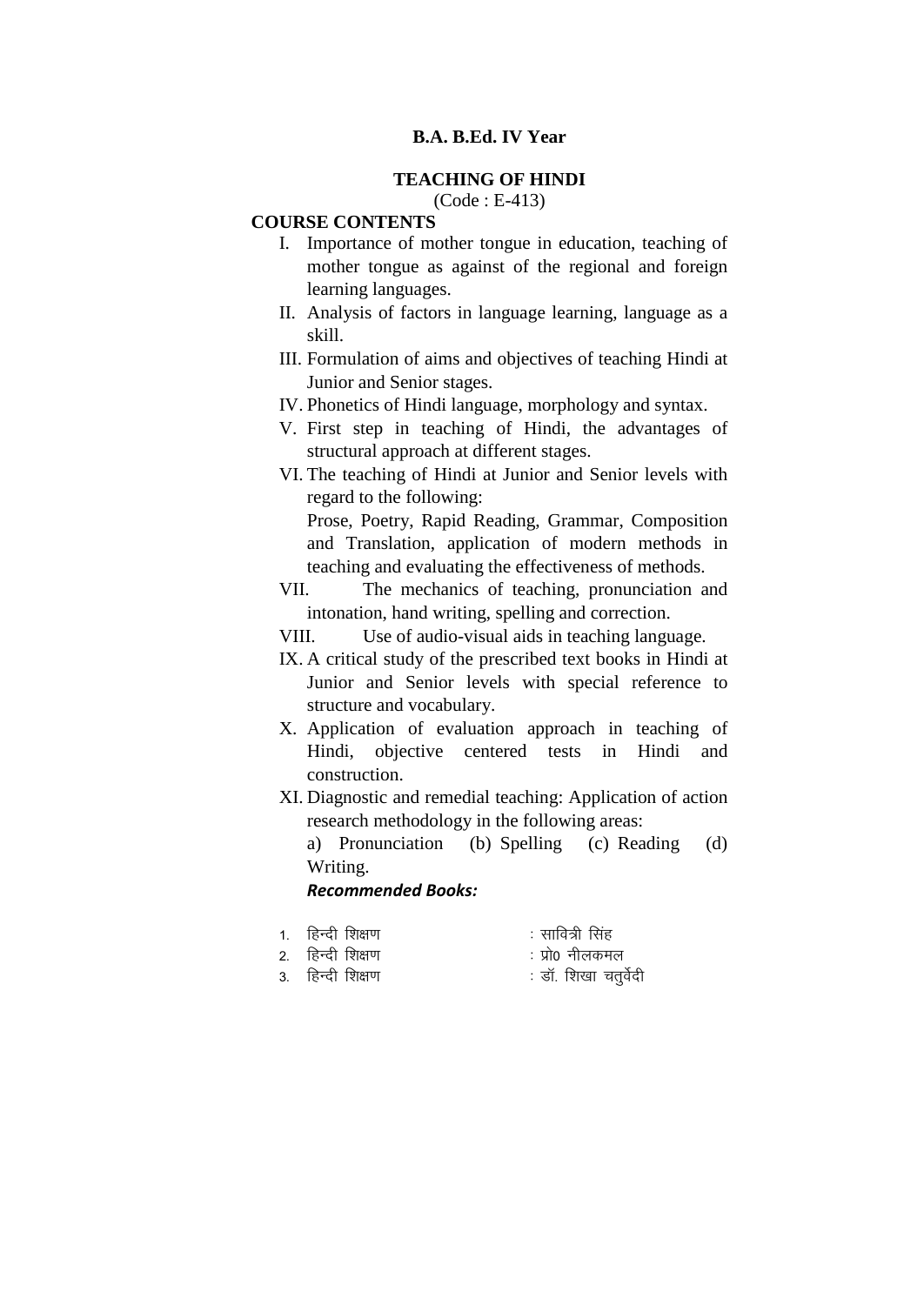## **B.A. BED. IV YEAR TEACHING OF ENGLISH** (Code : E-409)

#### **COURSE CONTENTS**

### **UNIT-I**

#### **Concepts**

- a) Nature of language.
- b) Importance of language.
- c) Functions of language.
- d) Linguistic principles.
- e) Aims and objectives of teaching of English.
- f) Starting objectives in behavioral terms.

## **UNIT-II**

#### **Content and Pedagogical Analysis**

- a) Teaching of prose, poetry, composition and grammar.
- b) Pedagogical analysis based on unit analysis, objectives, learning experience, chosen methods and material and evaluation of at least one topic from prose, poetry, composition and grammar.
- c) Preparation of micro lessons based on any of the following skills:
	- i) Questioning.
	- ii) Explaining.
	- iii) Illustration.
	- **iv)** Stimulus variation.
	- **v)**

#### **UNIT-III**

#### **Methods of Teaching and Skills of Teaching**

- a) Difference between an 'approach' and 'method', Major methods of teaching English: Grammar-cumtranslation method, direct method and bilingual method.
- b) Structural approach: Meaning of structure and pattern, principles of selection and gradation of structure, presentation and practice of structure.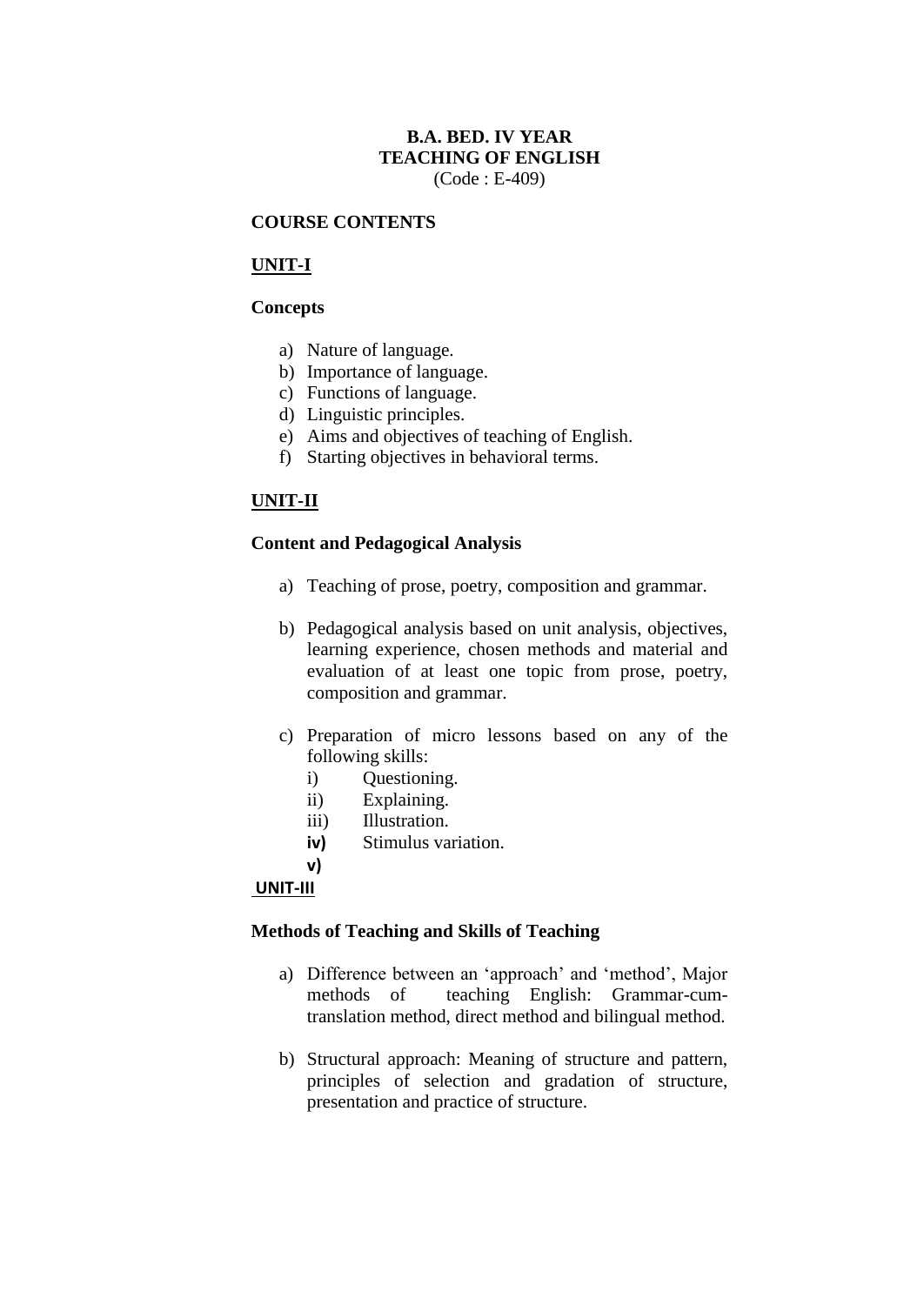- c) Latest development in the approach and methods of teaching English including the linguistic communicative approach.
- d) Development of following linguistic skills:
	- i) Listening and understanding.
	- ii) Speaking.
	- iii) Reading.
	- iv) Writing.

#### **UNIT - IV**

a) Importance of instrumental material and their effective use.

- b) Use of following aids :
	- (i) Chalk board
	- (ii) Flanel Board
	- (iii) Pictures
	- (iv) Picture cut out
	- (v) Charts
	- (vi) Tape recorder
	- (vii) Record player (linguaphones)
	- (viii) Radio
	- (ix) Television
	- (x) Film and filmstips
	- (xi) Overhead Proejctor
	- (xii) Languae laboratory

#### **UNIT - V**

- a) Basic principles testing English, the difference between measurement and evaluation. The meaning and significance of comprehensive and continuous evaluation in English.
- b) Development of good test items in English (objectives type, short answer type, essay type)
- c) Preparation of an achievement test.

#### **Recommended Books :**

- 1. Essential of Teaching English : Dr. R. K. Jain
- 2. Fundamentals of Teaching English : Dr. R.A. Sharma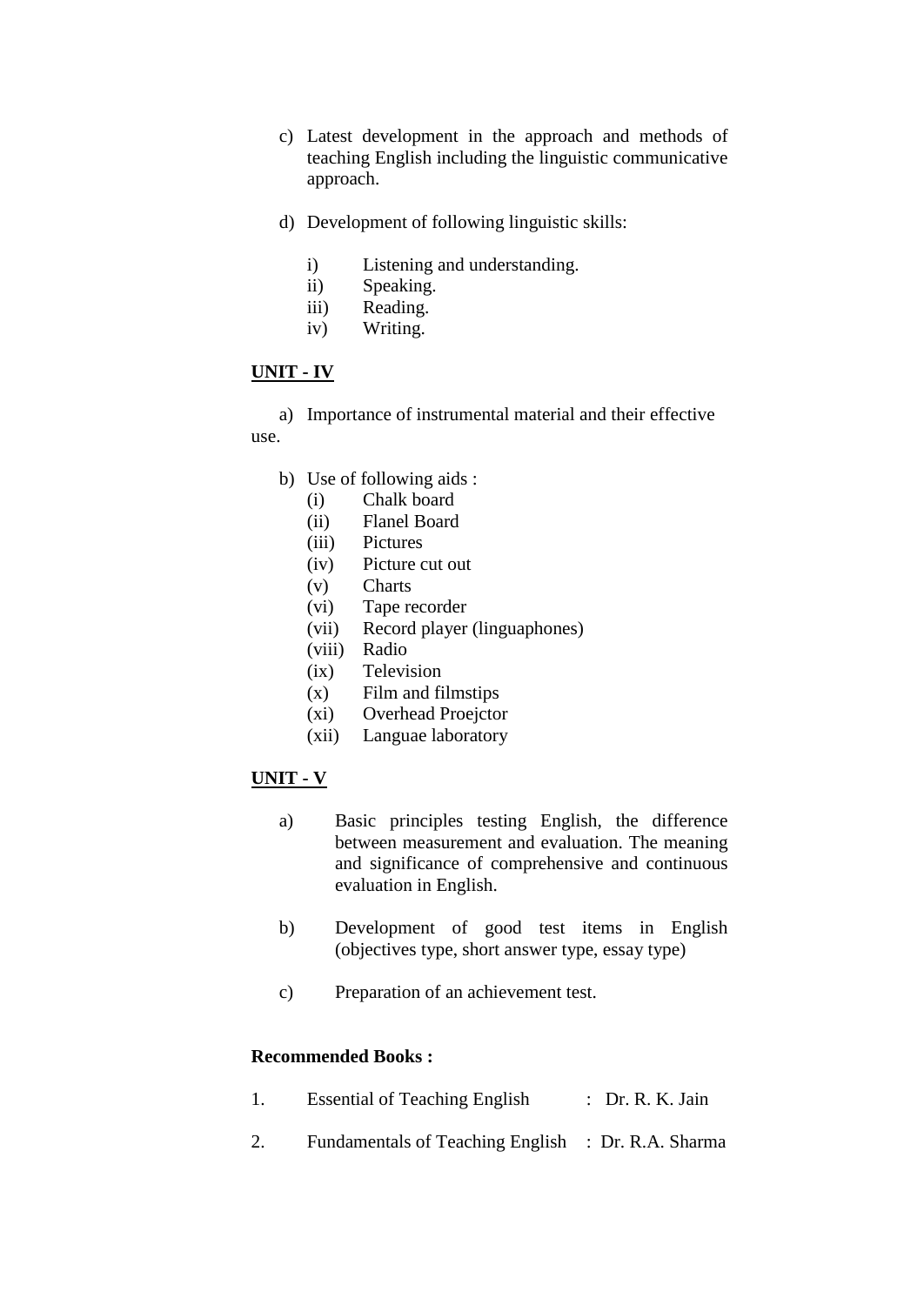#### **B.A. B.Ed. IV Year**

## **TEACHING OF SANSKRIT**

(Code -E-430)

#### **COURSE OBJECTIVES**

- I. The position of Sanskrit in the school curriculum. Its literacy, cultural and linguistic value, its relation with modern Indian language.
- II. Aims and objectives with specifications of teaching Sanskrit (cognitive, affective and psychomotor domains) in behavioural terms.
- III. Curriculum :
	- a. Need, bases and principles of curiculum construction.
	- b. Precautions in developing curriculum of Sanskrit
	- c. Evaluation of present curriculum
- IV. Importance of phonetics on Sanskrit, study of symbols repressing differnt sound, study of alphabet.
- V. Teaching methods : Pathshala method, Bhadarkar method, Text book method, direct methd and the elective method.
- VI. Teaching of prose, poetry, grammar, composition, translation, drama, rapid, reading and spelling in Sanskrit.
- VII. Oral work and pronunciation recitation of passage from prose and poetry, their aims and teaching methods.
- VIII. Text book of Sanskrit characterstics and Evaluation procedure of test book.
- IX. Evaluation in teaching of Sanskrit, construction of a good test keeping in view the objectives, content and form of questions, preparation of blue print.
- **X.** Teaching aids in Sanskrit and preparation of lesson notes